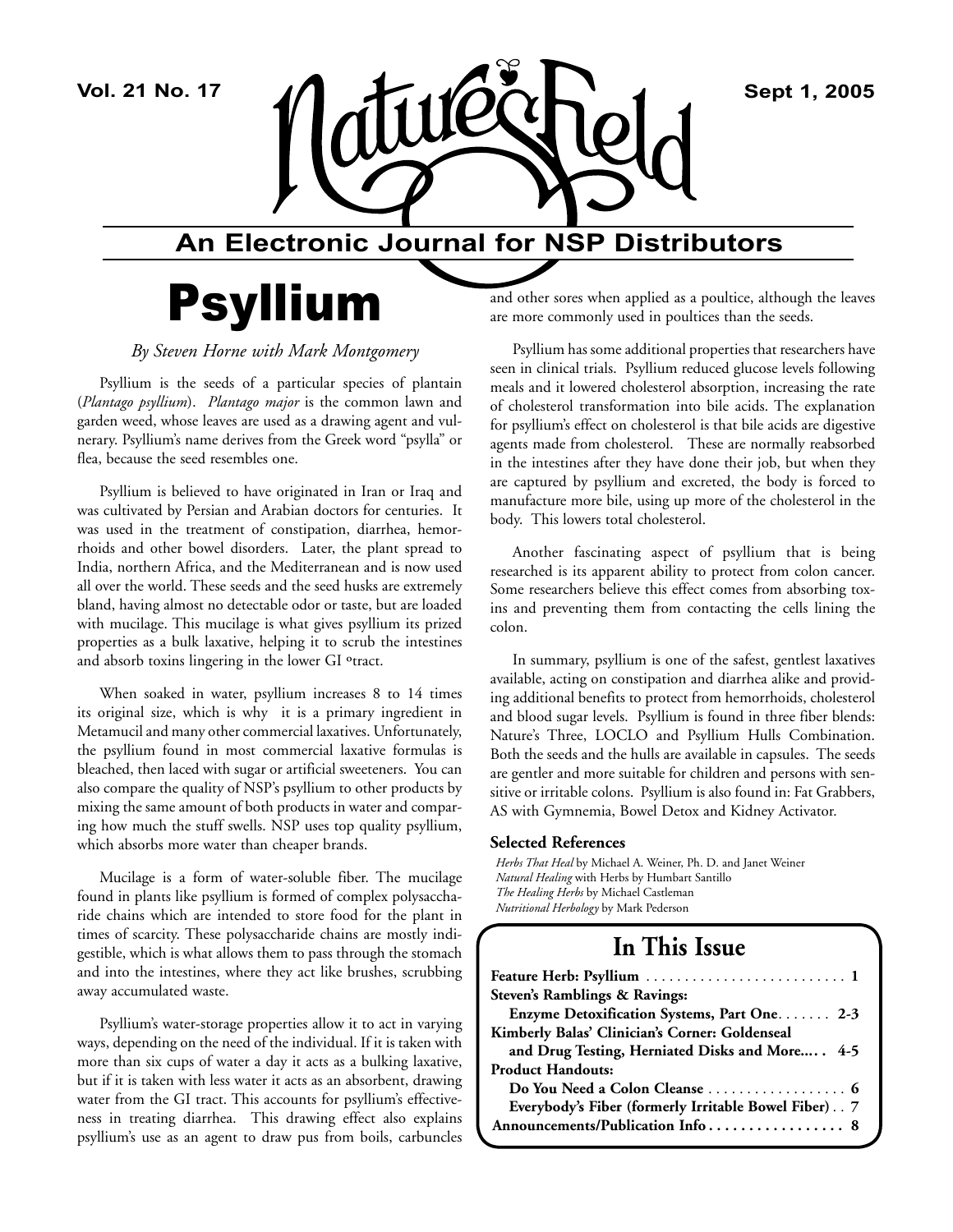

**Vol. 21 No. 17**

*Forward:* This newsletter is coming out in the middle of NSP's National Convention. The theme for Convention this year is cleansing, so the next two issues of *Nature's Field* will feature articles on this theme. This is a taste of things to come because next year *The Herbal Hour*, *Sunshine Sharing* and *Nature's Field* will all have the same theme each month. It's part of a program we'll be implementing to create a monthly product education focus that can be built into a marketing program. You'll hear more about this program and how it will work in October and November.

Meanwhile, at NSP's request, I wrote a book on cleansing for National Convention. It's called *Coming Clean: Your Guide to Detoxifying the Body*. As I was researching for the book, I uncovered some great information that was too technical to include in a book geared to the end consumer. So, I'll be writing about it here. Now to the main article.

#### **Sources of Toxins**

There are two kinds of toxins the body has to eliminate. First, there are endotoxins, toxins that are produced in the body as a by-product of metabolism. These toxins can be thought of as the "smoke and ash" of the body's internal metabolic fire.

Bacteria and other micro-organisms, such as yeast, also produce endotoxins. In fact, it's these toxins that kill you in diseases like botulism or food poisoning. These toxins are also the problem in yeast infections. That's why just trying to kill the microbes isn't enough. One also has to help the body flush toxins faster in order to overcome any infectious disease.

The second kind of toxins are exotoxins. These are chemicals that are foreign to the body and are introduced into the system through the skin, lungs or digestive tract. Exotoxins include drugs, agricultural chemicals like pesticides, many food additives, heavy metals, and so forth. I believe that the excessive amount of exotoxins we are exposed to in modern society is a major cause of many chronic and degenerative illnesses, especially autoimmune disorders.

Because the more dangerous exotoxins are typically lipid (fat) soluble and not water-soluble, they get stored in fat and are released during weight loss. This is why weight loss must also involve cleansing.

#### **Relationship Between Cleansing and Building**

Before going any further, I want to clarify something I've been teaching for years, which is, that you can't cleanse and build at the same time. What people fail to realize is that this *doesn't*  mean they can't use herbs that cleanse and herbs that build at the same time. The problem isn't mixing cleansing and building herbs. Chinese formulas regularly contain small amounts of herbs which have the opposite action in order to balance the formula. While I think it's a waste to take equal amounts of herbs with opposing actions (After all what are you trying to accomplish?), this issue misses the key point.

Building involves eating and assimilating nutrients. Real cleansing involves fasting, or at least semi-fasting. So, the real reason why you can't cleanse and build at the same time is because you can't eat and fast at the same time! I guess I've just been too polite to come out and say it like I see it. I don't know how anyone can do any serious cleansing if they aren't willing to go on some kind of fast or at the very least a mild-food diet. All the books on cleansing that are out there rely on fasting, juices or a detox-diet.

Sure, you can get the bowels to move without fasting, and you can even stimulate the kidneys to release more urine without fasting. What you can't do is cleanse the tissues of the body without fasting, and that's where the toxins wind up getting stored. I'm not going to go into detail about fasting here, but I really want to make it clear that any serious cleanse I've ever done has been some kind of fasting process, usually juice fasting.

Even when I've done a colon cleanse (like I'm doing now), I've noticed that the tissues will start to release toxins and I'll start to feel bloated, stuffy, light-headed, dizzy, etc. I know this means I need to stop eating and start flushing the body with water, water with lemon, or fresh juice until my body is able to clear the toxins. Eating slows the eliminative process and congests the body further! Just like you should stop eating when you're acutely ill, when you start to get congested on a nutritional program, you should stop eating long enough for the body to clear itself. That's why it's impossible to build and cleanse at the same time!

Just as I've clarified what I mean when I say that you can't build and cleanse at the same time, I'm going to also clarify that cleansing and building are interrelated. Building therapies will initiate cleansing in the body. This is because the body uses nutrients for detoxification.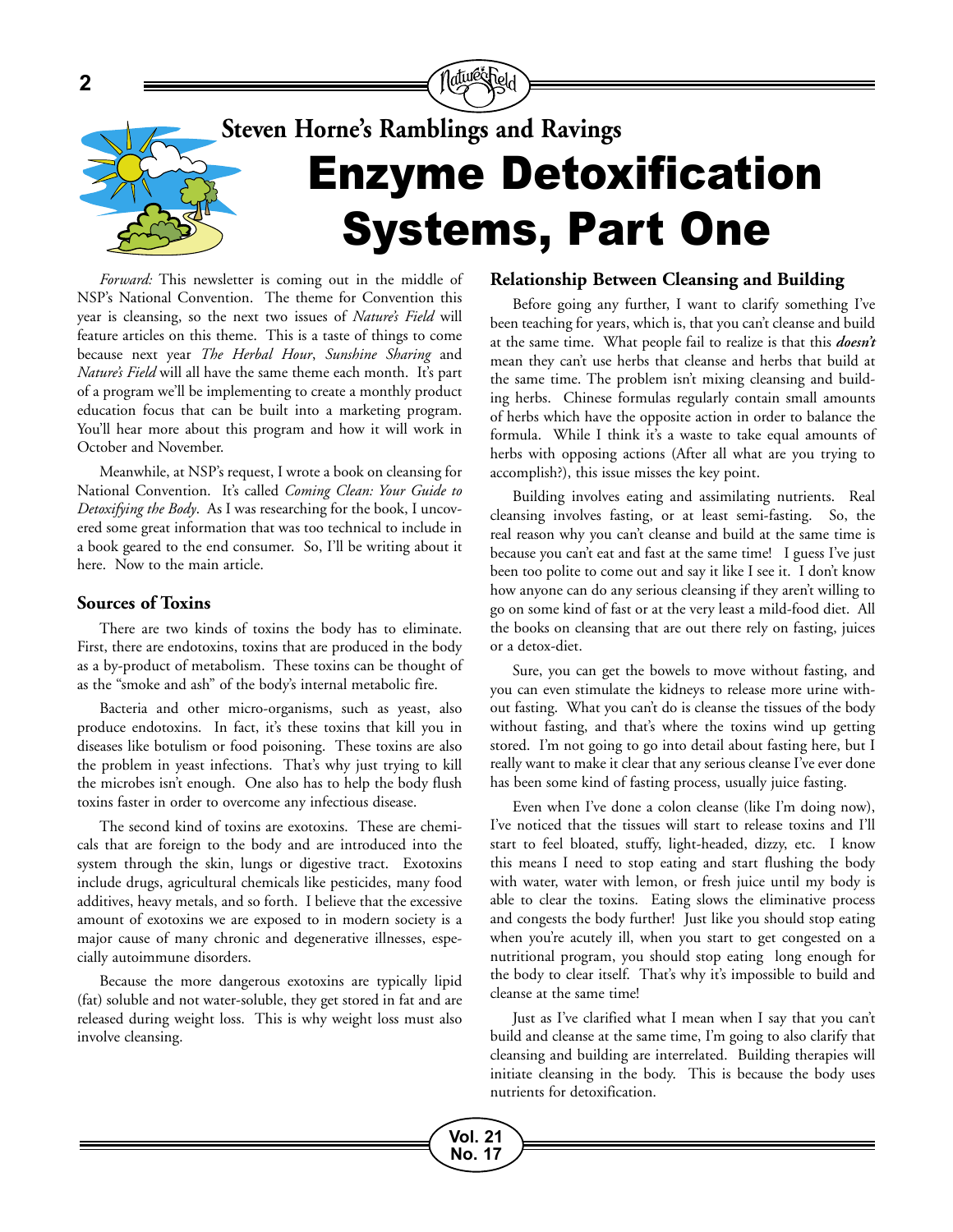

What we typically call cleansing therapy is a form of stimulation therapy. Many cleansing herbs have a slight irritating effect on tissues, which causes them to increase the discharge of toxins. Stimulants don't actually provide energy to the tissues, they simply increase energy output in the tissues. This burns up nutritional reserves. That's why constant use of caffeine exhausts the adrenals and why I believe that the constant use of stimulant laxatives exhausts the colon.

Many times, I've seen people start on whole food supplements (like Ultimate GreenZone) or a healthier diet, and wind up with water retention, sinus congestion, fatigue, diarrhea, short bouts of nausea, and so forth. I firmly believe this is not a negative reaction to the supplement or the diet. It is a sign that the good nutrition being put into the body is increasing cellular vitality and initiating a detoxification process. This is a sign to stop the building process (i.e., stop eating and back off on the supplements) and flush the body to eliminate the toxins. As I learn more about the internal mechanisms of tissue detoxification, I can see that there is some good scientific backing to some of my intuitive and experiential conclusions.

#### **Internal Detoxification**

Internal detoxification is carried on primarily via enzymes. An enzyme is a protein-compound that is able to chemically transform other substances without being altered itself. Enzymes are created by the genes inside cells. Enzymes are the "work horses" of the body, digesting food, processing it for use, creating energy, manufacturing hormones and neurotransmitters, and, of course, detoxifying the tissues. The enzymes involved in detoxification aren't digestive enzymes (the kind we take as supplements). Although these detoxification enzymes are found throughout the body, the highest concentration is in the liver, which is why liver health is so important in the chemical-laden world we live in.

What makes some toxins difficult to eliminate is that they are lipid(fat)-soluble substances, not water-soluble substances. So, before the body can flush them from the system, it has to convert them to a water-soluble form.

The process of converting toxins into water-soluble compounds involves two steps, *Phase 1 Detoxification* and *Phase 2 Detoxification*. In Phase 1 Detoxification, the body creates an electrical charge on the toxin so that it can bind it to a watersoluble substance in Phase 2. Toxins that already have an electrical charge can by-pass Phase 1 and go directly to Phase 2.

After the toxins have been made water-soluble they are flushed from the body. Toxins that are smaller in molecular form will be taken to the kidneys where they will be flushed out of the body in the urine. Larger toxins are taken to the liver where they are excreted into the bile, absorbed by fiber in the intestines and carried out of the body through the stool.

Of course, if you don't have enough water to flush toxins efficiently from the kidneys, or enough fiber to carry them out through the bowel, they can be reabsorbed and cause further irritation. I believe this is one of the problems that takes place when people start improving their nutrition, but their kidneys and colon aren't working very well.

There are certain nutrients that are co-factors for Phase 1 and Phase 2 Detoxification. If people are deficient in any of these nutrients, they will have a hard time processing toxins. The table "Nutritional Requirements for Detoxification" shown below, lists some of the nutrients involved as co-factors in Phase 1 and Phase 2 Detoxification.

This is why nutrient-deficient people can't cleanse effectively. You can irritate the tissues trying to stimulate cleansing, but the body doesn't have the nutritional reserves to mount effective cleansing.

We'll continue our discussion of this topic in the next issue.

| <b>Nutritional Requirements for Detoxification</b> |                               |  |
|----------------------------------------------------|-------------------------------|--|
| <b>Phase 1 Detoxification</b>                      | <b>Phase 2 Detoxification</b> |  |
| • Beta-carotene                                    | • Vitamins:                   |  |
| • Vitamins:                                        | - Folic Acid                  |  |
| $- B1$                                             | - B-Complex                   |  |
| $-C$                                               | $-C$                          |  |
| $- E$                                              | • Minerals:                   |  |
| • Minerals:                                        | – Germanium                   |  |
| $-Copper$                                          | - Magnesium                   |  |
| $-$ Iron                                           | - Manganese                   |  |
| – Magnesium                                        | - Molybdenum                  |  |
| - Manganese                                        | - Selenium                    |  |
| - Molybdenum                                       | – Sulfur                      |  |
| – Sulfur                                           | $-Zinc$                       |  |
| $-Zinc$                                            | · Amino Acids                 |  |
| • Choline                                          | – Cysteine                    |  |
| • Fatty Acids                                      | – Glycine                     |  |
| • Lecithin                                         | - L-glutathione               |  |
| • Methionine                                       | $-$ Taurine                   |  |
|                                                    | - N-acetyl-cysteine           |  |
|                                                    |                               |  |

**Steven H. Horne is a professional member and past president of the American Herbalists Guild, a certified iridologist with the International Iridology Practitioners Association, and a gifted teacher and consultant in the field of natural health care. He is president of Tree of Light Publishing.**

**Vol. 21 No. 17**

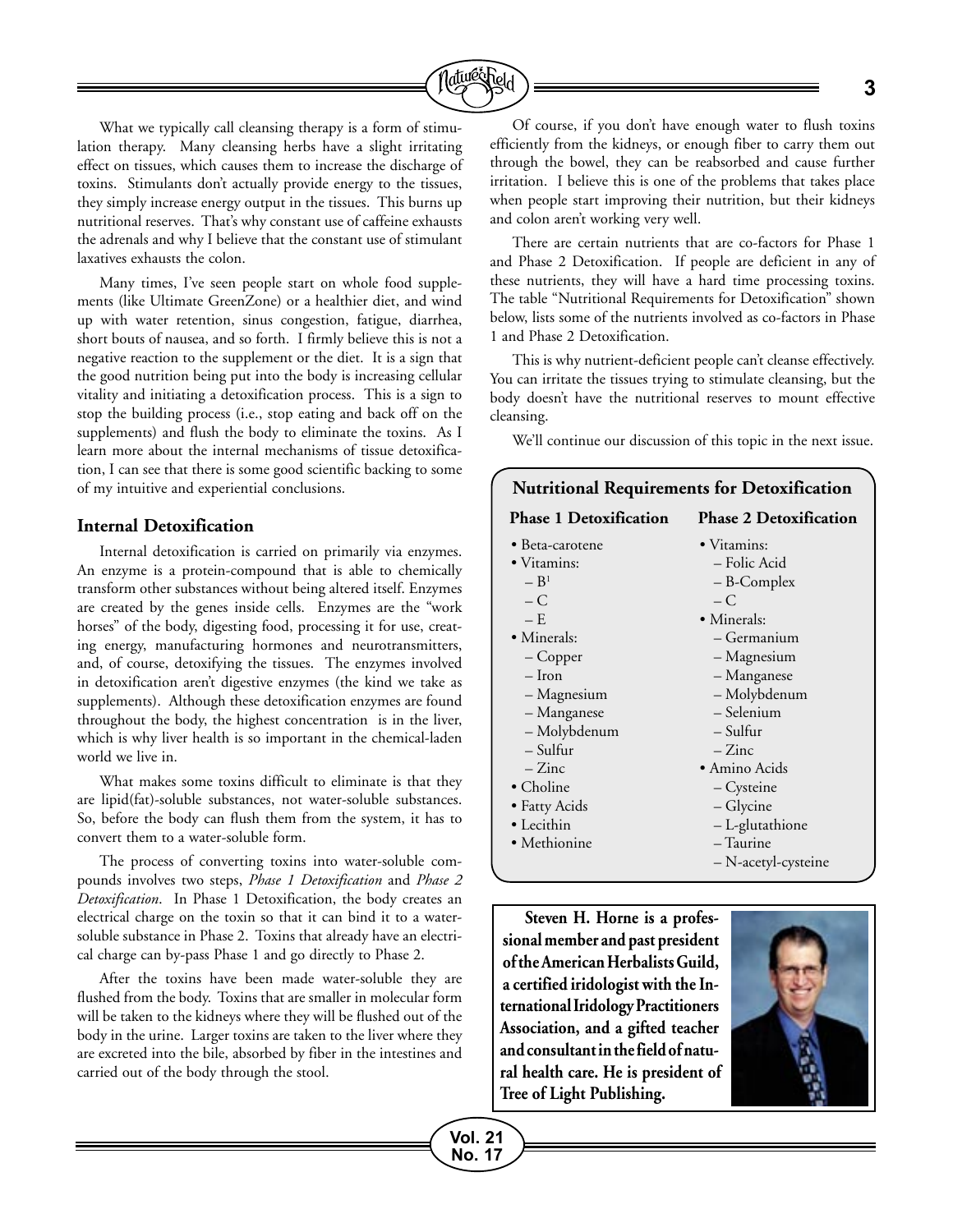

#### **Goldenseal, Oregon Grape and Drug Testing**

*I've heard that if you took goldenseal or Oregon grape that it could show up as a positive on a drug test. Is this true?*

#### *D.*

Goldenseal, Oregon grape and barberry all contain an alkaloid called berberine. There was a story floating around for years that goldenseal would mask drug tests, so lots of people who were taking drugs started taking goldenseal to try to mask the drug tests (or flush the drugs from the system). Since this was getting so popular, they started screening for berberine in the drug testing. My understanding is that it doesn't show up saying you are taking drugs, but sends a flag to the lab technician that you may be taking these substances to try to cover up drug use.

#### **Herniated Disks**

*I got a follow-up call from a neurologist I went to see last week. He sent me in for two MRIs—one for the neck and one for the brain. They did the neck MRI last week and will do the brain MRI in a few days.*

*He called me today with the results from the first MRI and said there is significant herniation of C5 and C6 disks. He said this would cause neck pain and numbness or pain in the arm. I have neck and arm pain, but not the numbness. This is the guy who said also that I showed no evidence of neurological disease (like MS, Parkinsons, or Alzheimers), but that I clearly have a hypothyroid condition.*

*I asked if this condition could be reversed. He said, "Only with surgery." He told me physical therapy can help with symptoms and he will be recommending medication, and if necessary as a last resort, surgery. No thank you!*

*Any suggestions?*

*K.M.*

Any time you have the degeneration occurring in the disc space then there is a lack of enzymes. I would use the Nature's Fresh internally, two teaspoons per day, to help with this. Problems with the C5 and C6 vertebrae would naturally affect the thyroid.

Opening up the vertebrae is also about creating space. You should keep your tongue against the roof of your month and your head upright, otherwise, it compresses the discs and the thyroid as well. This is information from Deanna Hansen in the class *Love Your Body Beautiful*.

I would also find a great chiropractor and have some nerve energy tests run. There is a machine that some chiropractors have that will show output from the nerves in the vertebrae.

#### **Plaque Build-up**

*I have a 13-year-old girl who has an absolutely terrible build-up of tartar. Her dentist says it is caused by an over-producing salivary gland, something about the saliva being high in minerals.*

*Her mom said when she took her back to the dentist for a filling, after a cleaning less than a week before the tartar had already started to build back up. The dentist said he'd never seen anything like it.*

*The Mom is asking if there is anything that will help with this problem.* 

*T.H.*

The salivary (or parotid) glands function on a mineral composition of zinc, copper and potassium. When the parotids go into a hyperactive state, it is usually an excess level of copper and a low level of potassium. I would use HSN-W and get her on an enzyme product like Proactazyme.

If there are a lot of high glycemic index foods in her diet, this could also cause the parotids to over-extend themselves in producing amylase enzymes. If the glands aren't producing enough, then the tartar could also build up from that. In this case, digestive bitters would work best.

#### **Flouride and Low Thyroid**

*Can flouride be associated with a low thyroid? I was talking with a client and she is convinced that her husband has low thyroid because of everything having fluoride in it— toothpaste, water, etc. Have you heard of this connection?*

#### *R.P.*

Absolutely! Iodine, fluorine, chlorine and bromine are all halogens, on the same column of the periodic table of elements, which means they compete for uptake. Since fluorine, chlorine and bromine are listed higher on the periodic table than iodine, they have a smaller atomic weight, so they bump iodine out of solution. Not only do they inhibit the thyroid's uptake of iodine, they are also carcinogenic.

Iodine is not only important for the thyroid, it is used by other tissues such as the breast, prostate and skin. Also, no virus,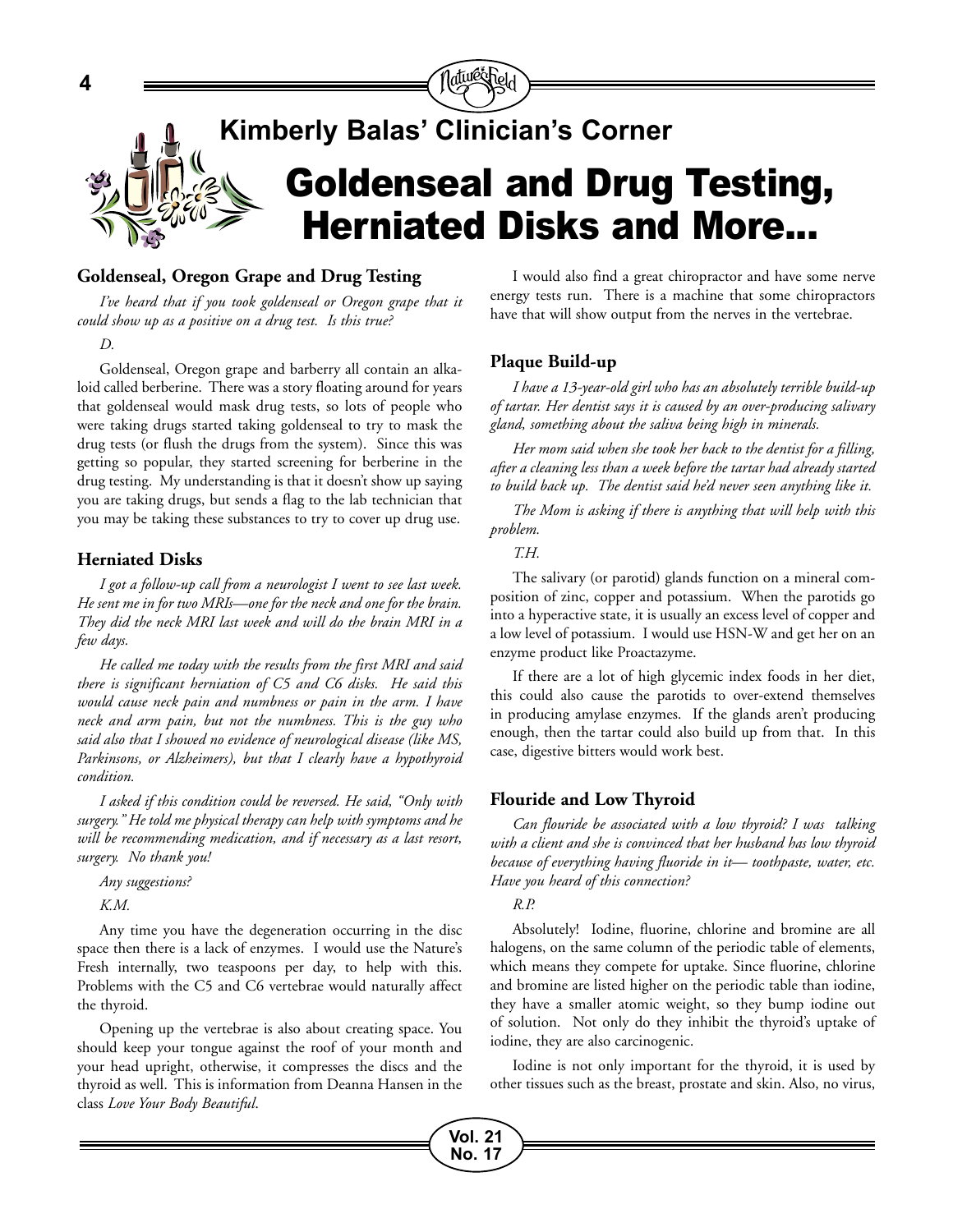

bacteria, fungus or cancer can live in an iodine rich environment. For some more reading on this subject, including documentation from medical journals, check out David Brownsteins web site www.drbrownstein.com

#### **C-Reactive Protein High**

*I took a test for c-reactive protein two weeks ago. The result was 15. Anything over 3 is considered high. I had the test repeated this week and it is now 52.* 

*I have been taking a high dose of cod liver oil for 6 weeks. I've also taken Thai Go and Noni for about 3 weeks, with some Green Zone thrown in occasionally. So, I'm pretty surprised that it's gone up so much.*

*I've recently had a tick bite (and took a round of antibiotic) and I had a bad bout with asthma, but both were prior to the first CRP test.*

*Any thoughts please?*

*M.J.*

C-reactive protein (CRP) is a basic protein that helps to fight bacterial infections. It will always go up 10-100X when there is a bacteria present that the body is fighting. The complex it forms with the bacteria is sticky and is used to glue or pin the bacteria to the cell wall in preparation for the arrival of segmented neutrophils to finish the kill. You would need to see if the neutrophils are high, too.

The antibiotic is what drove the level of CRP up abnormally. The body sees antibiotics as a more serious threat to cell survival than any invader, so the body drops all other priorities to work on binding the antibiotic to get it out of the system. Thus, symptoms go away for a while and then come back again once the body can reestablish its priorities.

For future information, colloidal silver and iodine are more potent against bacteria than antibiotics and will not drive CRP higher.

#### **Increasing Testosterone Levels**

*Doesn't low testosterone help the body fight against cancer? If yes, what is the best herb to take during chemotherapy to help the body make more testosterone, or to mimic testosterone.*

*S.*

Just smelling cinnamon oil will help stimulate testosterone production. Sarsaparilla is also testosteronic. Iodine is also key here. Cancer can't exist in an iodine-rich environment. If the testosterone is low, then iodine is usually very low, too.

It also means the liver is congested in its conversion abilities. I would decongest the liver slowly with something like red clover and add in iodine.

#### **Why is Low Cholesterol Bad?**

*Kim, could you please, in the simplest terms possible, say why your cholesterol should be over 200. I am having a terrible time convincing mostly elderly people that 175 is dangerously low. "Well, my DOCTOR didn't say it was good and he wouldn't lie to me!!!" is mostly what I get. The most basic explanation of why it should be over 200 would be greatly appreciated.*

#### *Marie*

Cholesterol is needed for many body processes. It is used in making hormones. It is used to make bile to digest fats. It is used in cell membranes. It is used to transport toxins in the bloodstream. There is plenty of research showing that cholesterol levels that are too low are associated with depression, infertility, reduced sex drive and a greater risk of cancer (just to name a few).

Read a lot more about the problem of low cholesterol, along with the medical facts to back it up in *The Cholesterol Myth*. We also did a book and video on the subject that presents some of this research. Both are available through Tree of Light.

#### **Leaky Pituitary?**

*I have a friend whose sister has extreme fatigue and a low sodium count. Her doctor is running tests right now but said he suspects a leaky pituitary gland. I've never heard of this and can't wait until I get her blood test results. I was just wondering if you had heard of this or had any successes with it?*

#### *John*

**Vol. 21 No. 17**

How very fascinating! Anatomically speaking, I never knew that a pituitary could "leak!" It has bidirectional activity with the link to the neuroendocrine components via cytokine activity, but how would it leak? It can have growths or atrophy, but what would it actually leak out if it were leaking something? I would also believe that sodium counts would be more directly associated with posterior pituitary and that would affect ADH, which would cause water retention. If they are speaking about how the body retains fluid due to the inability ofthe pituitary to perform its anabolic activities then I guess (by some far stretch of the mind) it could be very overly simplified as "leaking."

But the bottom line is—the pituitary doesn't leak!

**Kimberly Balas is a board certified naturopath and an instructor for Tree of Light. She is also a certified iridology instructor and a board member with the International Iridology Practitioners Association (IIPA). She is available for personal consultations. To schedule a consult call Balanced Health Solutions at 321-626-9243.**

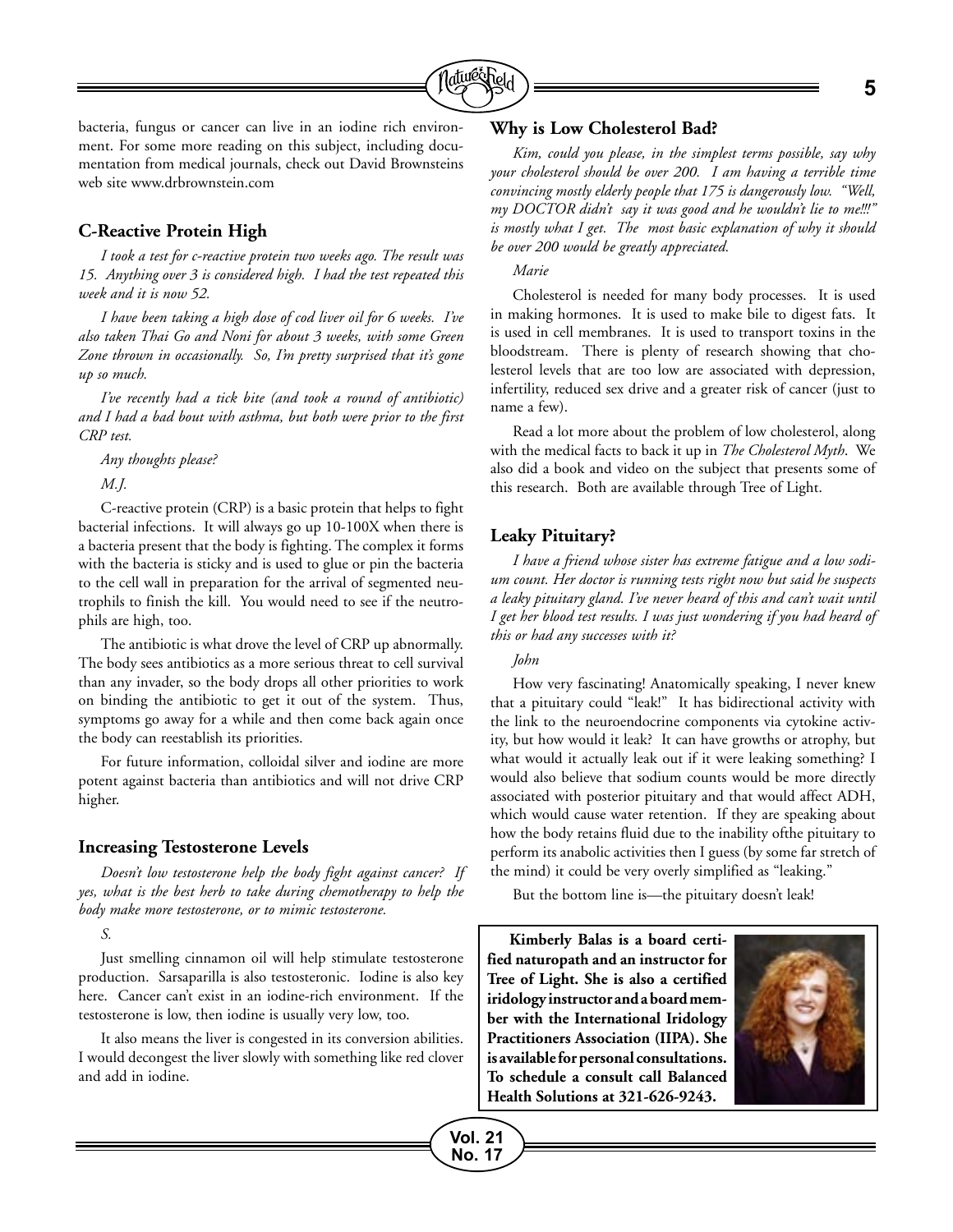

In the movie, *The Last Emperor*, the Chinese doctors regulated the young Emperor's diet by examining his stool. In modern society, few people pay attention to this, but you can learn to maintain better health by monitoring your elimination.

For starters, most healthy infants (and wild animals) have one bowel movement for each meal they eat. Since most North Americans eat three meals per day, this would translate into three eliminations per day. So, if you have one bowel movement per day (or less) and you eat three meals per day, you're constipated and could probably benefit from a colon cleanse.

Next, your stool should not be difficult to eliminate. You should be able to feel the urge to go, sit down and have the elimination come out in a smooth move. If you have to strain to eliminate, you're lacking water and fiber.

The shape of the stool is also important. Your colon is a long narrow tube, and the stool should come out in long, narrow pieces. Usually, healthy stools will be banana- or s-shaped, or shaped like a thick piece of rope. If the stool comes out in hard, dry balls, you are likely dehydrated and constipated.

 The stool should be about the combined thickness of your pointer and middle fingers. If it is larger than this, then you are getting ballooning in the colon, a sign that the colon is lacking muscle tone, and a good colon cleanse is probably in order.

The consistency of the stool tells a lot about what is happening in the digestive tract. The stool should have form, but the form should be loose and probably break up a little on flushing. It should not be thick and fudgy (like peanut butter). If it is, you may not have enough fiber in your diet, or you may have an imbalance in the friendly microbes in the colon.

If the stool doesn't have form and is watery, then you've got diarrhea. Diarrhea is a sign of acute or chronic intestinal inflammation, which is due to the presence of toxins in the digestive tract (which may be the result of infection or parasites), and can be remedied by fiber or activated charcoal. The fiber absorbs the toxins, but there may also be a need for anti-inflammatory agents, anti-microbial agents or a parasite cleanse. Chronic diarrhea is often a sign of inflammatory bowel disorders and should be checked out by a doctor.

The stool can also tell you how well your digestive tract is working. If there are undigested food particles in the stool, then you need to work on digestion. Are you chewing your food thoroughly? Do you have sufficient hydrochloric acid and digestive enzymes to break food down properly? Digestive enzymes may help.

Stools should not float, either. If stools have a greasy sheen and bob around in the toilet like a cork (which makes them very

#### **For Educational Purposes Only** | Distributed by:

Seek appropriate professional assistance for all serious health problems. Handout prepared by Tree of Light Publishing P.O. Box 911239, St. George, UT 84791 (www.treelite.com) ©2005 May be reproduced provided it is not altered in any way. difficult to flush) then you aren't digesting fats properly. Your gall bladder may not be functioning properly to emulsify fats (make them water soluble) for absorption or you may be deficient in lipase enzymes.

This brings us to the subject of stool color. Bile is a major contributor to the color of one's stool. Healthy bile is a yellow color and colors the stool a light brown. When bile is toxic it becomes green or dark green, which makes the stool darker in color. Dark brown or blackish colored stools can be a sign the body is dumping toxins from the liver through the bile, particularly if the stool has a strong odor. If the stool is clay-colored (very light), then the gallbladder may be obstructed or the liver is failing to produce sufficient bile.

Of course, specific foods, such as chlorophyll and red beets, will also affect stool color. One can use the coloring effect of these foods to determine one's colon transit time. Transit time is the time it takes for waste material from the food we eat to exit the body. To see what your colon transit time is, try eating some red beets and see how long it takes for the red color of the beets to show up in the stool. Also, see how long it takes before no more red color appears in the stool. If the red color shows up and disappears within 24 hours, you're in good shape. If it takes longer, you have a slow colon transit time—a good indication of the need for a colon cleanse.

If you have red in your stool and haven't been eating beets, you probably have bleeding in the colon or rectum. See a doctor at once to find out what is happening.

Okay, we all know that waste material is supposed to smell, but it isn't supposed to smell that bad! I'm not suggesting that the stool is supposed to smell sweet, it just isn't supposed to smell rotten. Foul belching, gas or stool odor is a sign that food is decomposing in your digestive tract.

Proteins are usually the worst offenders when it comes to creating foul odors—ever smell a rotten egg or piece of fish? So, foul odors are usually a sign that you're not digesting proteins properly. Hydrochloric acid or enzyme supplements will be helpful in breaking down proteins properly. However, general poor digestion, poor elimination and toxicity will contribute to foul odors.

The material above was extracted from *Coming Clean* by Steven Horne, which you can consult for more information on colon health. For help in determining what kinds of supplements or colon cleansing will help restore health to your gastrointestinal tract, seek advice from your local herb specialist or a competent naturopath or holistic doctor. Colon cleansing is a good way to help restore health to your gastrointestinal tract.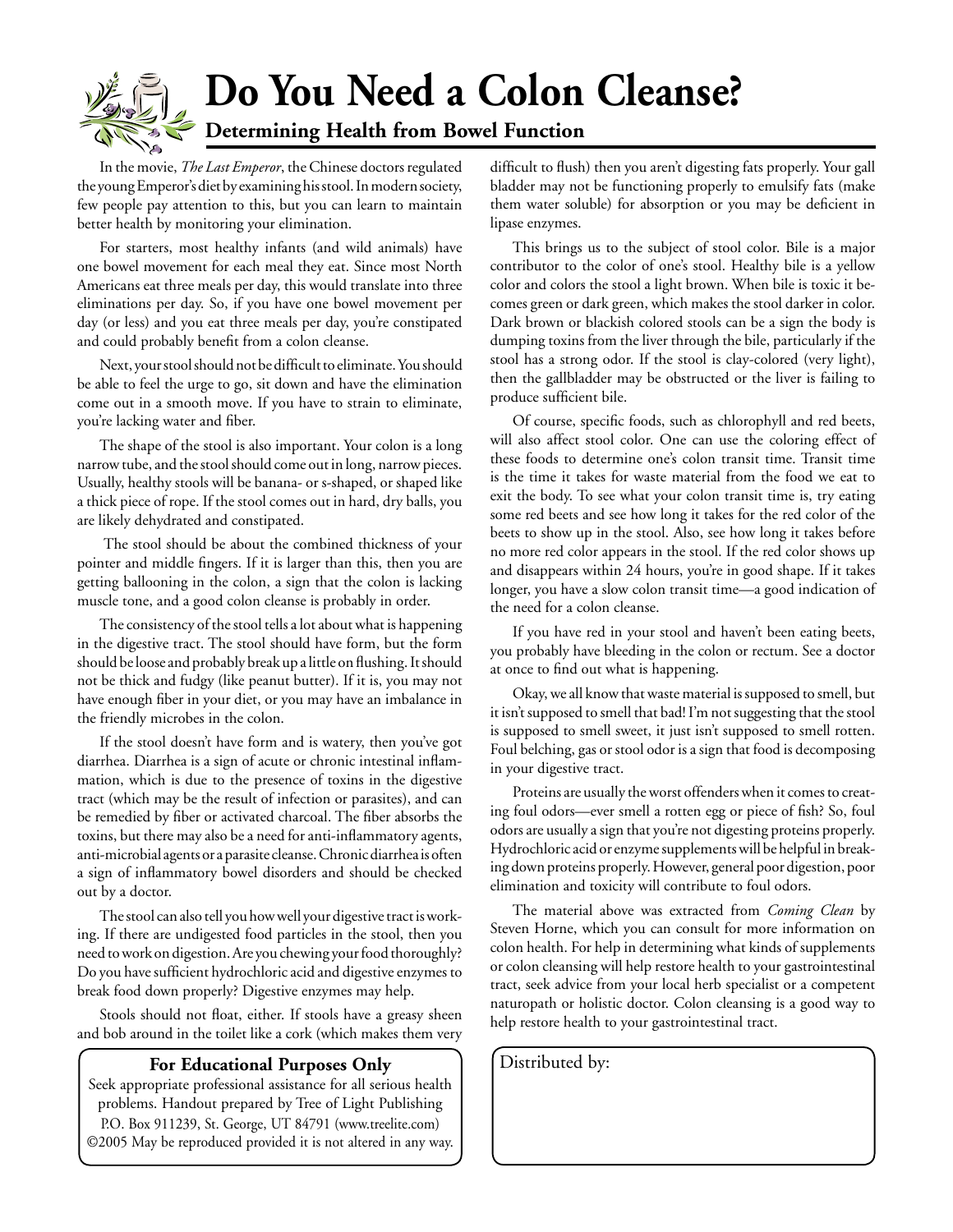

Fiber is one of the most important factors in maintaining the health of the gastrointestinal tract, and, in turn, the health of the body as a whole. Fiber absorbs toxins in the gastrointestinal tract, preventing them from being absorbed into the body. It lowers cholesterol, slows the release of sugar into the bloodstream (helping both diabetes and hypoglycemia) and bulks the stool to relieve constipation and improve general elimination.

Coarse dietary fibers like bran and psyllium hulls are often too harsh for people with intestinal problems like spastic bowels, irritable bowel syndrome (IBS), inflammatory problems like colitis and Crohn's, and hemorrhoids. Softer, more mucilaginous fibers, work better in these conditions.

Formerly known as Irritable Bowel Fiber, Everybody's Fiber is a fiber blend that just about anyone can use. It contains fiber products that gently bulk the stool and improve elimination, but it also contains herbs that reduce inflammation, improve digestion, feed friendly intestinal flora and restore intestinal tone to reduce gut "leakage." The blend may be helpful for health problems like IBS, colitis, Crohn's disease, diverticulitis, diarrhea, constipation, high cholesterol, leaky gut syndrome, diabetes and hypoglycemia.

Everybody's Fiber contains the following ingredients:

#### **Soluble FOS Fiber**

Short-chain fructooligosaccharides (SCFOS) are chains of sugar molecules similar to starches which are water-insoluble. This means they are not easily digested and move through the digestive system, scrubbing and eliminating waste and adding bulk. The additional bulk helps to exert pressure on the walls of the intestines, which in turn stimulates peristaltic activity, helping the colon to eliminate efficiently and reducing waste in the colon.

#### **Fibers: Slippery Elm, Flax, Marshmallow, Apple Pectin**

Slippery elm is a gentle, soothing, mucilaginous herb that reduces intestinal inflammation and provides fiber for bulking the stool. It is nourishing and tissue healing—a very good herb for colitis and other inflammatory bowel disorders. It is a useful remedy for diarrhea in children, too.

Like slippery elm, ground up flax seeds are a source of soothing bulk fiber. They have a lubricating action on the intestines and help to ease spastic constipation and intestinal inflammation. Flax meal is also high in the lignan secoisolariciresinol diglyceride (SDG). SDG has powerful antioxidant and anticancerous properties and absorbs toxins and irritants from the colon.

#### **For Educational Purposes Only** | Distributed by:

Seek appropriate professional assistance for all serious health problems. Handout prepared by Tree of Light Publishing P.O. Box 911239, St. George, UT 84791 (www.treelite.com) ©2005 May be reproduced provided it is not altered in any way.

Marshmallow is a mucilaginous herb with similar properties to slippery elm. It is one of the best sources of easily-digested mucilage. Containing about 25-30% of these polysaccharides and about the same percentage of starch allows marshmallow to coat and lubricate the membranes of the digestive tract, moistening dry stools and constipation and carrying toxins from the bowel.

Apple pectin is a water-soluble fiber that forms the gel that makes jellies and jams thick. Animal studies suggest that apple pectin may be beneficial in reducing the number and tumor score of colorectal tumors. It has an anti-inflammatory effect and may help to lower cholesterol.

#### **Carminatives: Fennel, Peppermint, Chamomile**

Fennel is an aromatic herb that stimulates digestive secretions and helps expel intestinal gas. Fennel also has an antispasmodic action which relaxes spasms in the colon and digestive organs.

Peppermint tea is extensively used as a remedy for indigestion, most commonly taken in tea form. Like fennel, it stimulates digestion and has an antispasmodic action. It is a very effective remedy for easing bloating and expelling gas.

Like peppermint, chamomile is extensively used in tea form for indigestion. It also expels gas from the colon and settles an upset stomach. Chamomile contains a blue essential oil that is very anti-inflammatory, making it a very good remedy for easing intestinal inflammation. It is also helpful for reducing leaky gut.

#### **Cat's Claw**

The inner bark of cat's claw, a woody vine which grows in the rainforests of Peru, is an immune tonic herb. It has antioxidant and anti-inflammatory properties, and has been used for a wide variety of digestive related health problems, including stomach inflammation, ulcers, hemorrhoids, diverticulitis and chronic intestinal inflammation. It helps stabilize the intestinal flora and protect the cells lining the intestines from damage. Research also suggests it is very helpful for leaky gut syndrome.

#### **Asparagus**

Asparagus is a soothing diuretic which helps to reduce inflammation. It also has a restorative effect on the smooth membranes of the digestive tract, flushing wastes that may have accumulated in the tissues.

#### **Dosage**

Mix one scoop of "Everybody's Fiber" in water or juice and take before meals 2-4 times daily.